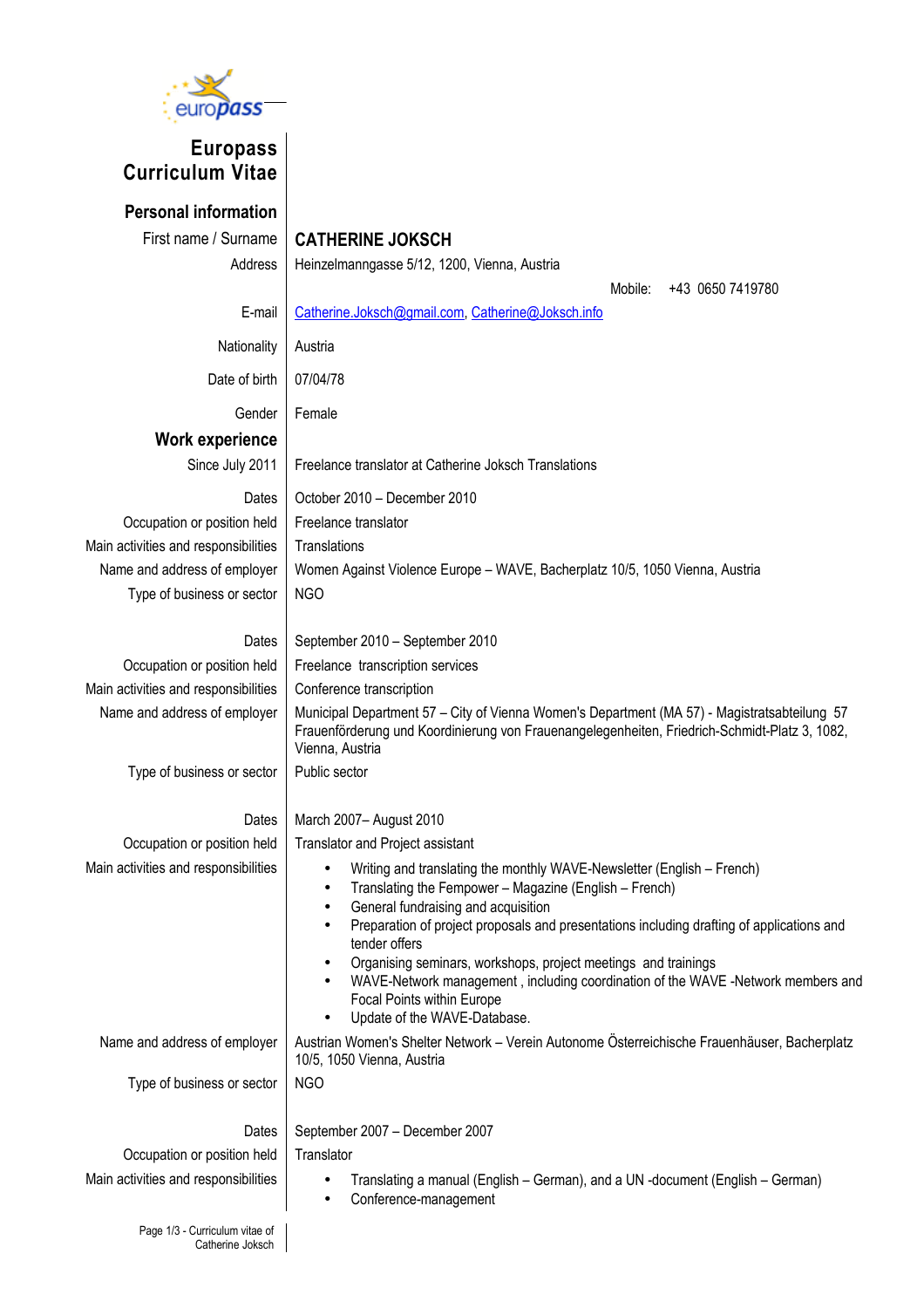| Name and address of employer                                      | Intervention Centre Against Domestic Violence Vienna - Wiener Interventionsstelle gegen Gewalt in<br>der Familie, Neubaugasse 1/3, 1070 Vienna, Austria                                                                |  |  |  |  |
|-------------------------------------------------------------------|------------------------------------------------------------------------------------------------------------------------------------------------------------------------------------------------------------------------|--|--|--|--|
| Type of business or sector                                        | <b>NGO</b>                                                                                                                                                                                                             |  |  |  |  |
| Dates                                                             | November 2006 - January 2007                                                                                                                                                                                           |  |  |  |  |
| Occupation or position held                                       | Receptionist                                                                                                                                                                                                           |  |  |  |  |
| Main activities and responsibilities                              | General office work<br>$\bullet$                                                                                                                                                                                       |  |  |  |  |
|                                                                   | Answering the phone<br>$\bullet$<br>Correspondence<br>$\bullet$                                                                                                                                                        |  |  |  |  |
|                                                                   | Bookkeeping<br>٠                                                                                                                                                                                                       |  |  |  |  |
|                                                                   | Management of internal events<br>$\bullet$                                                                                                                                                                             |  |  |  |  |
| Name and address of employer                                      | Haus Malta - Seniorensitz der Malteser, Bürgerspitalgasse, 1060, Vienna, Austria; Recruiting<br>company: Powerserv Austria, Wiedner Gürtel 40, 1040 Vienna, Austria                                                    |  |  |  |  |
| Type of business or sector                                        | Social sector                                                                                                                                                                                                          |  |  |  |  |
| Dates                                                             | July 2002 - August 2002                                                                                                                                                                                                |  |  |  |  |
| Occupation or position held                                       | Intern                                                                                                                                                                                                                 |  |  |  |  |
| Main activities and responsibilities                              | Courier delivery services<br>٠                                                                                                                                                                                         |  |  |  |  |
|                                                                   | Front desk administration<br>$\bullet$                                                                                                                                                                                 |  |  |  |  |
| Name and address of employer                                      | Translations (French - German)<br>$\bullet$<br>Roxcel Handelsgesellschaft m.b.H., Thurngasse 10, 1090, Vienna, Austria                                                                                                 |  |  |  |  |
| Type of business or sector                                        | Export                                                                                                                                                                                                                 |  |  |  |  |
|                                                                   |                                                                                                                                                                                                                        |  |  |  |  |
| <b>Education and training</b>                                     |                                                                                                                                                                                                                        |  |  |  |  |
| Dates                                                             | September 2010 - September 2012                                                                                                                                                                                        |  |  |  |  |
| Title of qualification awarded                                    | Master (MA)                                                                                                                                                                                                            |  |  |  |  |
| Principal subjects/occupational skills<br>covered                 | Knowledge Management (Master, career-parallel study programme)<br>Project - and process management<br>E- communication, e-learning<br>Strategic management<br>English for specific purposes                            |  |  |  |  |
| Name and type of organisation<br>providing education and training | University of Applied Sciences - Fachhochschule Eisenstadt, Austria                                                                                                                                                    |  |  |  |  |
| Level in national or international<br>classification              | Master (MA)                                                                                                                                                                                                            |  |  |  |  |
| Dates                                                             | September 2008 - September 2009                                                                                                                                                                                        |  |  |  |  |
| Title of qualification awarded                                    | Bachelor (BAC) (not finished)                                                                                                                                                                                          |  |  |  |  |
| Principal subjects/occupational skills<br>covered                 | Social work, law, english for specific purposes, sociology and others                                                                                                                                                  |  |  |  |  |
| Name and type of organisation<br>providing education and training | University of Applied Sciences - FH Campus Wien, Vienna, Austria                                                                                                                                                       |  |  |  |  |
| Dates                                                             | October 1998 - November 2005                                                                                                                                                                                           |  |  |  |  |
| Title of qualification awarded                                    | Mag. Phil.                                                                                                                                                                                                             |  |  |  |  |
| Principal subjects/occupational skills<br>covered                 | <b>Translation Studies</b><br>Languages: German, French, English<br>Translation in the fields of business, economics, humanities, international<br>relations, legal terminology, literature, politics, social science. |  |  |  |  |
| Name and type of organisation<br>providing education and training | University of Vienna, Centre for Translation Studies - Zentrum für Translationswissenschaften der<br>Universität Wien, Austria                                                                                         |  |  |  |  |